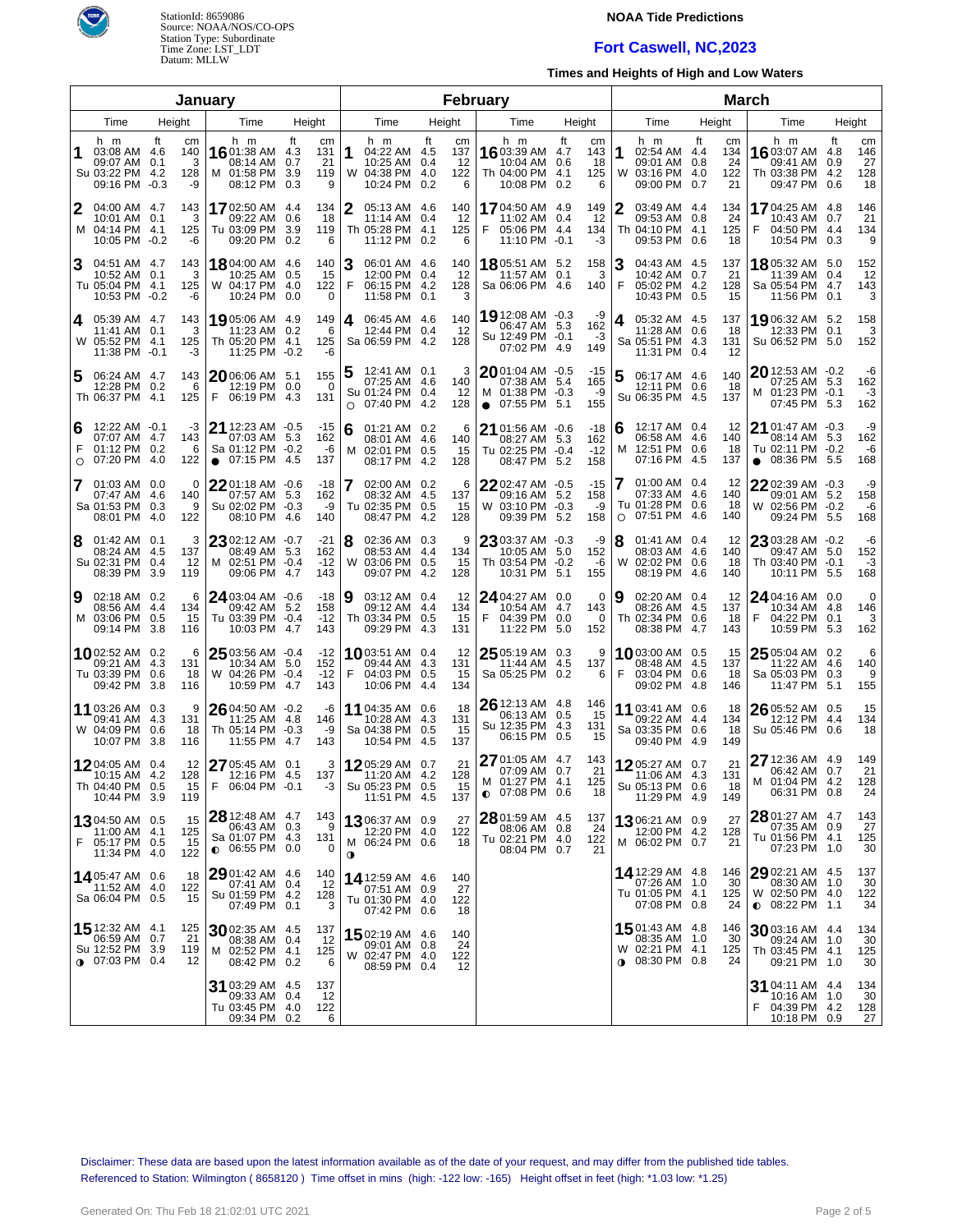

# **NOAA Tide Predictions**

## **Fort Caswell, NC,2023**

**Times and Heights of High and Low Waters**

|                |                                                                               |                                                  | April                                                                           |                                         |             |                                                                            |           | May                          |                                                                              |                                                    |        |                                                                                        |                                     | June |                                                                                |     |                                 |
|----------------|-------------------------------------------------------------------------------|--------------------------------------------------|---------------------------------------------------------------------------------|-----------------------------------------|-------------|----------------------------------------------------------------------------|-----------|------------------------------|------------------------------------------------------------------------------|----------------------------------------------------|--------|----------------------------------------------------------------------------------------|-------------------------------------|------|--------------------------------------------------------------------------------|-----|---------------------------------|
| Time<br>Height |                                                                               |                                                  | Time                                                                            | Height                                  |             | Time                                                                       | Height    |                              | Time                                                                         | Height                                             |        | Time                                                                                   | Height                              |      | Time                                                                           |     | Height                          |
|                | h m<br>05:05 AM 4.4<br>11:04 AM<br>Sa 05:32 PM 4.3<br>11:11 PM                | ft<br>cm<br>134<br>27<br>0.9<br>131<br>0.8<br>24 | h m<br>16 05:11 AM 4.9<br>11:14 AM<br>Su 05:39 PM 4.9<br>11:39 PM 0.1           | ft<br>cm<br>149<br>3<br>0.1<br>149<br>3 | 11          | h m<br>05:10 AM 4.2<br>11:05 AM 0.7<br>M 05:46 PM 4.5<br>11:29 PM          | ft<br>0.8 | cm<br>128<br>21<br>137<br>24 | h m<br><b>16</b> 05:40 AM 4.6<br>11:36 AM<br>Tu 06:15 PM 5.2                 | ft<br>cm<br>140<br>$-0.3$<br>-9<br>158             | 1      | h m<br>05:55 AM 3.9<br>11:49 AM 0.2<br>Th 06:35 PM 4.8                                 | ft<br>cm<br>119<br>6<br>146         | F    | h m<br><b>16</b> 12:47 AM 0.0<br>06:53 AM 4.1<br>12:43 PM -0.3<br>07:27 PM 5.1 | ft  | cm<br>0<br>125<br>-9<br>155     |
| 2              | 05:56 AM 4.4<br>11:50 AM 0.8<br>Su 06:21 PM 4.5                               | 134<br>24<br>137                                 | 1706:07 AM 5.0<br>12:05 PM -0.1<br>M 06:35 PM 5.2                               | 152<br>$-3$<br>158                      | 2           | 05:58 AM 4.2<br>11:49 AM 0.6<br>Tu 06:31 PM 4.7                            |           | 128<br>18<br>143             | 17 12:16 AM 0.0<br>06:31 AM 4.6<br>W 12:25 PM -0.4<br>07:04 PM               | $\Omega$<br>140<br>$-12$<br>5.4<br>165             | F      | 12:45 AM 0.4<br>06:43 AM 4.0<br>12:38 PM 0.2<br>07:19 PM 5.0                           | 12<br>122<br>6<br>152               |      | 17 01:36 AM 0.0<br>07:41 AM 4.1<br>Sa 01:29 PM -0.1<br>08:11 PM 5.1            |     | $\mathbf 0$<br>125<br>-3<br>155 |
| 3              | 12:02 AM 0.7<br>06:42 AM 4.5<br>M 12:33 PM 0.7<br>07:06 PM                    | 21<br>137<br>21<br>-4.6<br>140                   | 18 12:36 AM 0.0<br>06:58 AM 5.0<br>Tu 12:55 PM -0.2<br>07:26 PM                 | $\Omega$<br>152<br>-6<br>5.5<br>168     | 3           | 12:21 AM 0.6<br>06:41 AM 4.3<br>W 12:32 PM 0.5<br>07:12 PM                 | 4.9       | 18<br>131<br>15<br>149       | 1801:09 AM -0.1<br>07:19 AM 4.5<br>Th 01:12 PM -0.3<br>07:50 PM              | -3<br>137<br>-9<br>5.4<br>165                      | 3      | 01:37 AM 0.3<br>07:29 AM 4.0<br>Sa 01:28 PM 0.1<br>08:02 PM 5.2                        | 9<br>122<br>3<br>158                |      | 1802:23 AM 0.0<br>08:27 AM 4.0<br>Su 02:12 PM 0.0<br>$\bullet$ 08:53 PM 4.9    |     | $\mathbf 0$<br>122<br>0<br>149  |
| 4              | 12:50 AM 0.6<br>07:23 AM<br>Tu 01:14 PM 0.6<br>07:46 PM                       | 18<br>137<br>- 4.5<br>18<br>-4.8<br>146          | 19 01:29 AM -0.1<br>07:47 AM 5.0<br>W 01:41 PM -0.2<br>08:14 PM                 | -3<br>152<br>-6<br>5.6<br>171           | 4           | 01:11 AM 0.5<br>07:21 AM 4.3<br>Th 01:14 PM 0.4<br>07:49 PM                | 5.0       | 15<br>131<br>12<br>152       | 19 01:59 AM -0.1<br>08:06 AM 4.4<br>01:57 PM -0.1<br>F<br>$\bullet$ 08:34 PM | -3<br>134<br>-3<br>5.4<br>165                      | 4<br>O | 02:28 AM 0.2<br>08:15 AM 4.0<br>Su 02:19 PM 0.0<br>08:48 PM 5.2                        | 6<br>122<br>0<br>158                |      | 19 03:07 AM 0.1<br>09:12 AM 3.9<br>M 02:53 PM 0.2<br>09:34 PM 4.8              |     | 3<br>119<br>6<br>146            |
| 5              | 01:36 AM 0.5<br>08:00 AM<br>W 01:52 PM 0.6<br>08:21 PM                        | 15<br>- 4.5<br>137<br>18<br>4.9<br>149           | $20$ 02:20 AM -0.1<br>08:33 AM 4.9<br>Th 02:26 PM -0.1<br>08:59 PM<br>$\bullet$ | -3<br>149<br>$-3$<br>5.6<br>171         | 5<br>F<br>O | 01:59 AM 0.4<br>07:59 AM 4.3<br>01:56 PM 0.4<br>08:23 PM                   | 5.2       | 12<br>131<br>12<br>158       | $20$ 02:46 AM<br>08:52 AM 4.3<br>Sa 02:39 PM 0.1<br>09:17 PM                 | 0<br>0.0<br>131<br>3<br>5.2<br>158                 | 5<br>M | $03:18$ AM $0.1$<br>09:04 AM 4.0<br>03:10 PM 0.0<br>09:38 PM                           | 122<br>$\Omega$<br>5.2<br>158       |      | $2003:49$ AM 0.2<br>09:57 AM 3.8<br>Tu 03:31 PM 0.3<br>10:13 PM 4.6            |     | 6<br>116<br>9<br>140            |
| 6<br>$\circ$   | 02:20 AM 0.4<br>08:31 AM<br>Th 02:28 PM 0.6<br>08:50 PM                       | 12<br>-4.5<br>137<br>18<br>5.0<br>152            | 21 03:08 AM 0.0<br>09:19 AM 4.7<br>03:09 PM 0.0<br>F<br>09:43 PM                | 0<br>143<br>0<br>5.5<br>168             | 6           | 02:47 AM 0.3<br>08:35 AM 4.2<br>Sa 02:38 PM 0.4<br>08:57 PM                | -5.2      | 9<br>128<br>12<br>158        | 21 03:31 AM 0.1<br>09:37 AM 4.2<br>Su 03:20 PM 0.3<br>09:58 PM               | 3<br>128<br>9<br>5.0<br>152                        | 6      | 04:08 AM 0.0<br>10:00 AM 4.0<br>Tu 04:02 PM 0.0<br>10:35 PM                            | 0<br>122<br>$\Omega$<br>-5.1<br>155 |      | 21 04:28 AM 0.4<br>10:42 AM 3.7<br>W 04:07 PM 0.4<br>10:51 PM 4.5              |     | 12<br>113<br>12<br>137          |
| F              | 03:04 AM 0.4<br>08:59 AM 4.5<br>03:04 PM 0.6<br>09:14 PM                      | 12<br>137<br>18<br>5.1<br>155                    | 2203:54 AM 0.1<br>10:05 AM 4.5<br>Sa 03:50 PM 0.3<br>10:27 PM                   | 3<br>137<br>9<br>162<br>5.3             |             | 03:34 AM 0.3<br>09:14 AM 4.2<br>Su 03:22 PM 0.4<br>09:37 PM                | 5.2       | 9<br>128<br>12<br>158        | 2204:15 AM<br>10:23 AM<br>M 03:58 PM<br>10:41 PM                             | 9<br>0.3<br>4.0<br>122<br>0.5<br>15<br>4.8<br>146  |        | 04:58 AM 0.0<br>11:03 AM 4.0<br>W 04:56 PM 0.0<br>11:37 PM                             | 0<br>122<br>$\Omega$<br>5.0<br>152  |      | $2205:05$ AM $0.4$<br>11:28 AM<br>Th 04:43 PM 0.5<br>11:28 PM 4.3              | 3.7 | 12<br>113<br>15<br>131          |
| 8              | 03:48 AM 0.5<br>09:29 AM 4.4<br>Sa 03:40 PM 0.6<br>09:44 PM                   | 15<br>134<br>18<br>5.2<br>158                    | 23 04:39 AM 0.3<br>10:52 AM 4.3<br>Su 04:29 PM 0.5<br>11:12 PM                  | 9<br>131<br>15<br>-5.0<br>152           | 18          | 04:22 AM 0.3<br>10:01 AM 4.1<br>M 04:09 PM 0.4<br>10:27 PM                 | -5.2      | 9<br>125<br>12<br>158        | 2304:57 AM<br>11:11 AM<br>Tu 04:35 PM<br>11:24 PM                            | 15<br>0.5<br>3.9<br>119<br>0.6<br>18<br>4.6<br>140 | 8      | $05:50$ AM $-0.1$<br>12:08 PM 4.1<br>Th 05:54 PM 0.1                                   | -3<br>125<br>3                      | F.   | 23 05:41 AM 0.5<br>12:14 PM<br>05:21 PM 0.6                                    | 3.6 | 15<br>110<br>18                 |
| 9              | 04:33 AM 0.6<br>10:06 AM 4.3<br>Su 04:18 PM 0.6<br>10:25 PM                   | 18<br>131<br>18<br>5.2<br>158                    | 24 05:24 AM 0.6<br>11:41 AM 4.2<br>M 05:08 PM 0.7<br>11:59 PM                   | 18<br>128<br>21<br>-4.8<br>146          | Ι9          | 05:12 AM 0.4<br>10:58 AM 4.1<br>Tu 05:01 PM 0.4<br>11:30 PM                | 5.1       | 12<br>125<br>12<br>155       | 24 05:38 AM 0.6<br>12:01 PM<br>W 05:12 PM                                    | 18<br>3.8<br>116<br>0.7<br>21                      | F      | 12:38 AM 4.9<br>06:43 AM -0.1<br>01:12 PM 4.2<br>06:56 PM 0.2                          | 149<br>-3<br>128<br>6               |      | 24 12:04 AM 4.2<br>06:16 AM 0.5<br>Sa 12:59 PM 3.7<br>06:06 PM 0.7             |     | 128<br>15<br>113<br>21          |
|                | 1005:21 AM 0.7<br>10:55 AM 4.3<br>M 05:03 PM 0.6<br>11:19 PM                  | 21<br>131<br>18<br>- 5.1<br>155                  | 25 06:10 AM 0.8<br>12:32 PM<br>Tu 05:49 PM 0.9                                  | 24<br>122<br>-4.0<br>27                 |             | 10 06:06 AM  0.4<br>12:07 PM 4.1<br>W 06:00 PM 0.5                         |           | 12<br>125<br>15              | 25 12:10 AM 4.4<br>06:20 AM<br>Th 12:51 PM 3.7<br>05:54 PM                   | 134<br>21<br>0.7<br>113<br>0.8<br>24               |        | <b>10</b> 01:35 AM 4.8<br>07:37 AM -0.2<br>Sa 02:12 PM 4.4<br>$0.08:00 \text{ PM}$ 0.3 | 146<br>-6<br>134<br>9               |      | $2512:42$ AM $4.1$<br>06:53 AM 0.4<br>Su 01:45 PM 3.8<br>07:02 PM 0.8          |     | 125<br>12<br>116<br>24          |
|                | 11 06:15 AM 0.8<br>11:56 AM 4.2<br>Tu 05:59 PM                                | 24<br>128<br>0.7<br>21                           | $26$ 12:49 AM 4.6<br>06:58 AM 0.9<br>W 01:25 PM 3.9<br>06:36 PM                 | 140<br>27<br>119<br>1.0<br>30           |             | <b>11</b> 12:40 AM 4.9<br>07:02 AM 0.4<br>Th 01:17 PM 4.1<br>07:06 PM 0.6  |           | 149<br>-12<br>125<br>18      | $2612:57$ AM $4.3$<br>07:04 AM<br>F<br>01:42 PM<br>06:46 PM                  | 131<br>21<br>0.7<br>3.7<br>113<br>27<br>0.9        |        | 11 02:31 AM 4.6<br>08:32 AM -0.3<br>Su 03:10 PM 4.6<br>09:03 PM 0.2                    | 140<br>-9<br>140<br>6               | 0    | 26 01:26 AM 4.0<br>07:35 AM 0.4<br>M 02:32 PM 3.9<br>08:09 PM 0.9              |     | 122<br>12<br>119<br>27          |
|                | <b>12</b> 12:27 AM 5.0<br>07:16 AM 0.9<br>W 01:10 PM 4.1<br>07:08 PM 0.8      | 152<br>27<br>125<br>24                           | 27 01:41 AM 4.4<br>07:49 AM 1.0<br>Th 02:18 PM 3.9<br>$Q$ 07:34 PM 1.1          | 134<br>30<br>119<br>34                  |             | 1201:47 AM 4.8<br>08:01 AM 0.3<br>F 02:22 PM 4.3<br>$\bullet$ 08:15 PM 0.5 |           | 146<br>9<br>131  <br>15      | 27 01:45 AM 4.1<br>07:50 AM 0.7<br>Sa 02:33 PM 3.8<br>$Q$ 07:48 PM 1.0       | 125<br>21<br>116<br>30                             |        | 1203:25 AM 4.5<br>09:25 AM -0.4<br>M 04:06 PM 4.8<br>10:04 PM 0.2                      | 137<br>$-12$<br>146<br>6            |      | 27 02:16 AM 3.9<br>08:24 AM 0.3<br>Tu 03:21 PM 4.1<br>09:17 PM 0.8             |     | 119<br>9<br>125<br>24           |
|                | <b>13</b> 01:47 AM 4.9<br>08:19 AM 0.8<br>Th 02:24 PM 4.2<br>$0.08:24$ PM 0.8 | 149<br>24<br>128<br>24                           | 28 02:34 AM 4.3<br>08:41 AM 1.0<br>F<br>03:11 PM 4.0<br>08:37 PM 1.1            | 131<br>30<br>122<br>34                  |             | 1302:50 AM 4.8<br>08:58 AM 0.1<br>Sa 03:25 PM 4.5<br>09:21 PM 0.4          |           | 146<br>3<br>137<br>12        | 28 02:34 AM 4.0<br>08:38 AM<br>Su 03:23 PM<br>08:54 PM 1.0                   | 122<br>0.6<br>18<br>3.9<br>119<br>30               |        | <b>13</b> 04:19 AM 4.4<br>10:17 AM -0.5<br>Tu 05:00 PM 4.9<br>11:01 PM 0.1             | 134<br>$-15$<br>149<br>3            |      | 28 03:11 AM 3.8<br>09:17 AM 0.2<br>W 04:13 PM 4.3<br>10:22 PM 0.7              |     | 116<br>6<br>131<br>21           |
| F              | 1403:01 AM 4.8<br>09:21 AM 0.6<br>03:34 PM 4.4<br>09:35 PM 0.6                | 146<br>18<br>134<br>18                           | 29 03:27 AM 4.2<br>09:31 AM 0.9<br>Sa 04:04 PM 4.1<br>09:38 PM 1.0              | 128<br>27<br>125<br>30                  |             | 14 03:49 AM 4.7<br>09:53 AM -0.1<br>Su 04:25 PM 4.7<br>10:23 PM 0.3        |           | 143<br>-3<br>143<br>9        | 29 03:24 AM 4.0<br>09:26 AM<br>M 04:13 PM 4.1<br>09:56 PM 0.9                | 122<br>0.5<br>15<br>125<br>27                      |        | 1405:12 AM 4.3<br>11:07 AM -0.5<br>W 05:52 PM 5.1<br>11:55 PM 0.0                      | 131<br>$-15$<br>155<br>0            |      | 29 04:10 AM 3.8<br>10:14 AM 0.2<br>Th 05:06 PM 4.5<br>11:22 PM 0.6             |     | 116<br>6<br>137<br>18           |
|                | 15 04:09 AM 4.9<br>10:19 AM 0.4<br>Sa 04:39 PM 4.6<br>10:40 PM 0.4            | 149<br>12<br>140<br>12                           | $3004:19$ AM 4.2<br>10:19 AM 0.8<br>Su 04:56 PM 4.3<br>10:35 PM 0.9             | 128<br>24<br>131<br>27                  |             | 1504:46 AM 4.7<br>10:46 AM -0.2<br>M 05:22 PM 5.0<br>11:21 PM 0.1          |           | 143<br>-6<br>152<br>3        | 3004:15 AM 3.9<br>10:13 AM<br>Tu 05:03 PM 4.4<br>10:55 PM 0.7                | 119<br>0.4<br>12<br>134<br>21                      |        | <b>15</b> 06:04 AM 4.2<br>11:56 AM -0.4<br>Th 06:41 PM 5.1                             | 128<br>$-12$<br>155                 |      | 30 05:10 AM 3.8<br>11:11 AM 0.1<br>F 06:00 PM 4.8                              |     | 116<br>3<br>146                 |
|                |                                                                               |                                                  |                                                                                 |                                         |             |                                                                            |           |                              | 31 05:06 AM 3.9<br>11:01 AM<br>W 05:50 PM 4.6<br>11:51 PM 0.6                | 119<br>0.3<br>9<br>140<br>18                       |        |                                                                                        |                                     |      |                                                                                |     |                                 |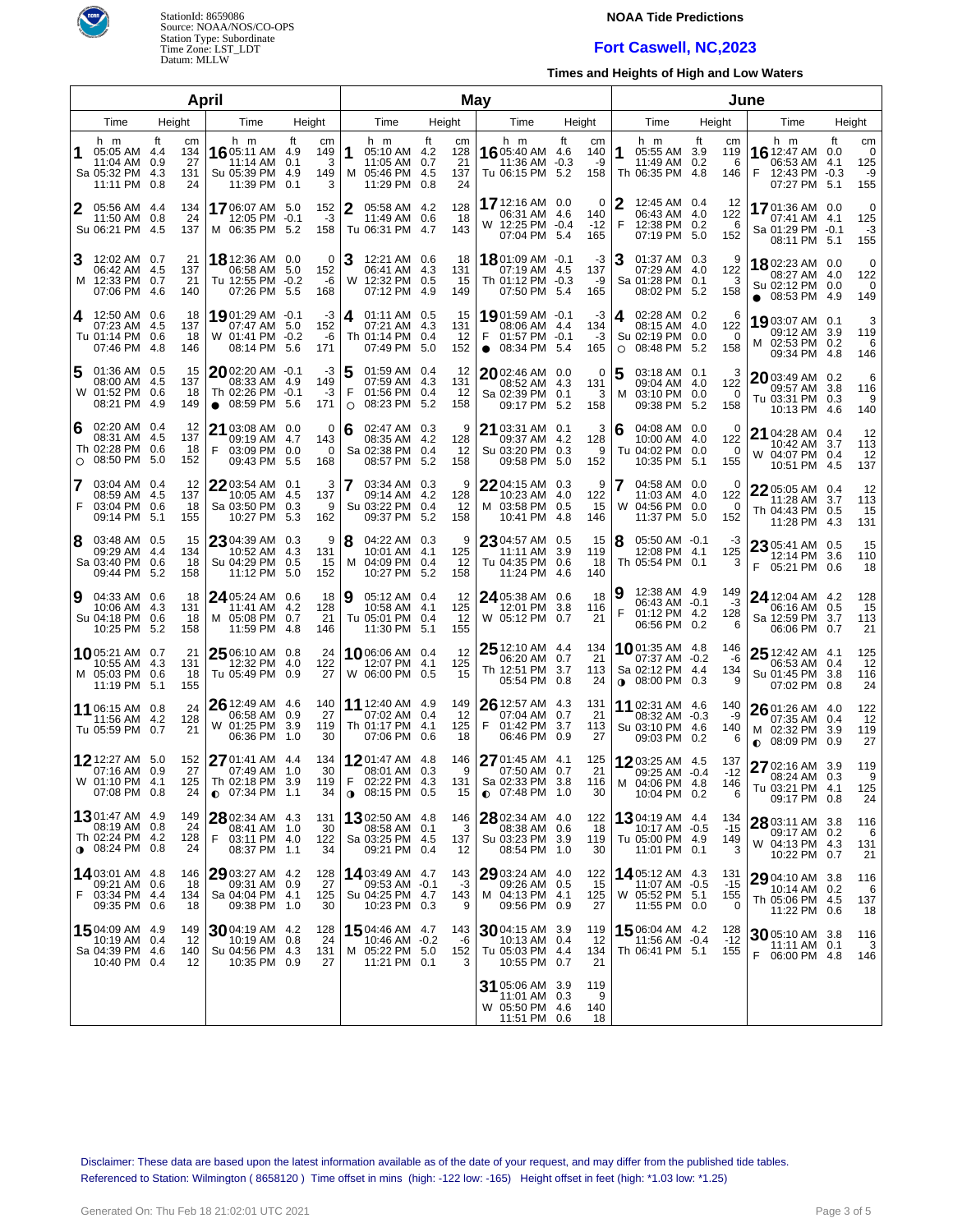

## **NOAA Tide Predictions**

# **Fort Caswell, NC,2023**

**Times and Heights of High and Low Waters**

| Julv           |                                                                            |                  |                             |                                                                           |                                              |                |                                                                                      | <b>August</b> |                             |                                                                          |                                |                             |                       |                                                                           |    |                              |                                                                                               |                         |                              |
|----------------|----------------------------------------------------------------------------|------------------|-----------------------------|---------------------------------------------------------------------------|----------------------------------------------|----------------|--------------------------------------------------------------------------------------|---------------|-----------------------------|--------------------------------------------------------------------------|--------------------------------|-----------------------------|-----------------------|---------------------------------------------------------------------------|----|------------------------------|-----------------------------------------------------------------------------------------------|-------------------------|------------------------------|
| Height<br>Time |                                                                            |                  | Time                        | Height                                                                    |                                              | Time<br>Height |                                                                                      |               | Time                        | Height                                                                   |                                |                             | Time                  | Height                                                                    |    | Time                         | Height                                                                                        |                         |                              |
|                | h m<br>12:20 AM 0.4<br>06:09 AM<br>Sa 12:09 PM<br>06:54 PM 5.0             | ft<br>3.8<br>0.0 | сm<br>12<br>116<br>0<br>152 | h m<br>1601:11 AM 0.1<br>07:18 AM<br>Su 01:03 PM<br>07:49 PM              | ft<br>cm<br>122<br>-4.0<br>0.0<br>4.9<br>149 | 1<br>3<br>0    | h m<br>01:46 AM 0.0<br>07:45 AM 4.3<br>Tu 01:48 PM -0.3<br>08:26 PM 5.3<br>O         | ft            | cm<br>0<br>131<br>-9<br>162 | h m<br>1602:09 AM<br>08:24 AM<br>W 02:05 PM<br>$\bullet$ 08:44 PM        | ft<br>0.4<br>4.2<br>0.3<br>4.8 | cm<br>12<br>128<br>9<br>146 | 1<br>F                | h m<br>02:59 AM -0.3<br>09:19 AM 5.1<br>03:21 PM -0.3<br>09:46 PM 5.3     | ft | cm<br>-9<br>155<br>-9<br>162 | h m<br>16 02:46 AM<br>09:08 AM<br>Sa 03:02 PM<br>09:10 PM 4.6                                 | ft<br>0.6<br>4.6<br>0.6 | cm<br>18<br>140<br>18<br>140 |
| 2              | $01:15$ AM $0.2$<br>07:04 AM<br>Su 01:07 PM -0.1<br>07:46 PM 5.1           | 3.9              | 6<br>119<br>$-3$<br>155     | 1701:57 AM 0.1<br>08:04 AM<br>M 01:47 PM<br>08:31 PM<br>$\bullet$         | 122<br>-4.0<br>0.1<br>-4.8<br>146            | 3<br>3         | $\mathbf{2}$<br>02:37 AM -0.2<br>08:41 AM 4.5<br>02:44 PM -0.4<br>W<br>09:18 PM 5.4  |               | -6<br>137<br>$-12$<br>165   | 1702:48 AM 0.4<br>09:05 AM<br>Th 02:45 PM<br>09:17 PM 4.7                | 4.2<br>0.4                     | 12<br>128<br>12<br>143      | 2                     | 03:46 AM -0.4<br>10:14 AM 5.2<br>Sa 04:13 PM -0.1<br>10:36 PM 5.1         |    | $-12$<br>158<br>-3<br>155    | 1703:17 AM 0.6<br>09:30 AM 4.6<br>Su 03:40 PM<br>09:28 PM 4.5                                 | 0.7                     | 18<br>140<br>21<br>137       |
| Ι3<br>$\circ$  | 02:08 AM 0.1<br>07:59 AM<br>M 02:03 PM -0.2<br>08:39 PM 5.2                | -4.0             | 3<br>122<br>-6<br>158       | 18 02:40 AM 0.2<br>08:48 AM<br>Tu 02:29 PM<br>09:10 PM                    | 3.9<br>119<br>0.2<br>4.7<br>143              | 6<br>6         | 3<br>03:26 AM -0.3<br>09:39 AM 4.6<br>Th 03:38 PM -0.4<br>10:11 PM 5.3               |               | -9<br>140<br>$-12$<br>162   | 18 03:22 AM 0.5<br>09:41 AM<br>03:22 PM<br>F<br>09:44 PM 4.5             | 4.2<br>0.5                     | 15<br>128<br>15<br>137      | З                     | 04:32 AM -0.3<br>11:08 AM 5.2<br>Su 05:05 PM 0.1<br>11:27 PM 4.8          |    | -9<br>158<br>3<br>146        | 18 03:45 AM 0.6<br>09:47 AM 4.7<br>M 04:20 PM 0.8<br>09:55 PM 4.4                             |                         | 18<br>143<br>24<br>134       |
| 4              | $03:00$ AM $-0.1$<br>08:54 AM<br>Tu 02:57 PM -0.3<br>09:33 PM 5.2          | -4.1             | -3<br>125<br>-9<br>158      | 19 03:20 AM 0.3<br>09:31 AM<br>W 03:07 PM<br>09:46 PM                     | 9<br>3.9<br>119<br>0.3<br>140<br>-4.6        | 9              | 04:14 AM -0.5<br>4<br>10:37 AM 4.7<br>F<br>04:31 PM -0.3<br>11:04 PM 5.1             |               | -15<br>143<br>-9<br>155     | 1903:53 AM 0.5<br>10:10 AM<br>Sa 03:58 PM 0.6<br>10:01 PM 4.4            | 4.2                            | 15<br>128<br>18<br>134      | 4                     | 05:18 AM -0.2<br>12:03 PM 5.1<br>M 05:58 PM 0.4                           |    | -6<br>155<br>12              | 19 04:14 AM 0.6<br>10:18 AM 4.8<br>Tu 05:03 PM 1.0<br>10:34 PM 4.3                            |                         | 18<br>146<br>30<br>131       |
| 5              | 03:50 AM -0.2<br>09:53 AM<br>W 03:51 PM -0.3<br>10:29 PM 5.2               | -4.2             | -6<br>128<br>-9<br>158      | 2003:57 AM 0.4<br>10:12 AM<br>Th 03:44 PM 0.4<br>10:18 PM                 | 12<br>3.8<br>116<br>12<br>-4.4<br>134        |                | 5<br>05:01 AM -0.5<br>11:36 AM 4.8<br>Sa 05:25 PM -0.1<br>11:56 PM 4.9               |               | -15<br>146<br>$-3$<br>149   | 2004:21 AM 0.5<br>10:29 AM 4.2<br>Su 04:35 PM 0.7<br>10:26 PM 4.4        |                                | 15<br>128<br>21<br>134      |                       | 12:20 AM 4.6<br>06:05 AM 0.0<br>Tu 12:57 PM 5.0<br>06:54 PM 0.6           |    | 140<br>0<br>152<br>18        | 2004:48 AM 0.6<br>11:02 AM 4.8<br>W 05:53 PM 1.1<br>11:23 PM 4.2                              |                         | 18<br>146<br>34<br>128       |
| 6              | 04:39 AM -0.3<br>10:55 AM<br>Th 04:46 PM -0.3<br>11:26 PM 5.0              | -4.3             | -9<br>131<br>-9<br>152      | 21 04:30 AM 0.4<br>10:51 AM<br>F<br>04:19 PM<br>10:43 PM                  | 12<br>3.8<br>116<br>0.5<br>15<br>131<br>-4.3 |                | 05:49 AM -0.5<br>6<br>12:33 PM 4.8<br>Su 06:21 PM 0.1                                |               | $-15$<br>146<br>3           | 21 04:47 AM 0.5<br>10:55 AM<br>M 05:16 PM 0.8<br>11:03 PM 4.3            | 4.3                            | 15<br>131<br>24<br>131      | 6<br>W<br>$\mathbf 0$ | 01:13 AM 4.4<br>06:55 AM 0.2<br>01:51 PM 4.9<br>07:51 PM 0.8              |    | 134<br>6<br>149<br>24        | 21 05:32 AM 0.6<br>11:58 AM 4.8<br>Th 06:54 PM 1.2                                            |                         | 18<br>146<br>37              |
| 7              | 05:28 AM -0.4<br>11:57 AM<br>F 05:42 PM -0.1                               | -4.4             | $-12$<br>134<br>-3          | 22 05:00 AM 0.4<br>11:27 AM<br>Sa 04:55 PM 0.6<br>11:07 PM 4.2            | 12<br>3.8<br>116<br>18<br>128                |                | 12:49 AM 4.6<br>06:38 AM -0.4<br>01:28 PM 4.8<br>м<br>07:19 PM 0.3                   |               | 140<br>$-12$<br>146<br>9    | 22 05:17 AM 0.4<br>11:36 AM 4.4<br>Tu 06:05 PM<br>11:51 PM 4.2           | 1.0                            | 12<br>134<br>30<br>128      |                       | 02:07 AM 4.2<br>07:49 AM 0.4<br>Th 02:45 PM 4.8<br>08:48 PM 0.8           |    | 128<br>12<br>146<br>24       | $22$ 12:22 AM $\,$ 4.1 $\,$<br>06:29 AM 0.7<br>F<br>01:07 PM 4.7<br>08:03 PM 1.3<br>$\bullet$ |                         | 125<br>21<br>143<br>40       |
| 8              | 12:21 AM 4.9<br>06:18 AM -0.5<br>Sa 12:56 PM 4.5<br>06:41 PM               | 0.0              | 149<br>$-15$<br>137<br>0    | 23 05:29 AM 0.4<br>12:00 PM<br>Su 05:37 PM 0.7<br>11:43 PM 4.1            | 12<br>3.9<br>119<br>21<br>125                |                | 8<br>01:41 AM 4.4<br>07:30 AM -0.2<br>Tu 02:22 PM 4.8<br>08:18 PM 0.4<br>$\mathbf 0$ |               | 134<br>-6<br>146<br>12      | 23 05:57 AM 0.4<br>12:28 PM 4.5<br>W 07:07 PM 1.1                        |                                | 12<br>137<br>34             | 18<br>F               | 03:01 AM 4.1<br>08:45 AM 0.5<br>03:39 PM 4.7<br>09:44 PM 0.8              |    | 125<br>15<br>143<br>24       | $2301:34$ AM 4.0<br>07:46 AM<br>Sa 02:33 PM 4.8<br>09:11 PM                                   | 0.7<br>1.1              | 122<br>21<br>146<br>34       |
| 9              | $01:15$ AM 4.7<br>07:10 AM -0.5<br>Su 01:53 PM 4.6<br>07:42 PM             | 0.2              | 143<br>$-15$<br>140<br>6    | 24 05:59 AM 0.3<br>12:36 PM<br>M 06:28 PM 0.8                             | 122<br>-4.0<br>24                            | 19<br>9        | 02:34 AM 4.2<br>08:23 AM -0.1<br>W 03:15 PM 4.8<br>09:17 PM 0.5                      |               | 128<br>-3<br>146<br>15      | 24 12:46 AM 4.0<br>06:48 AM<br>Th 01:31 PM 4.5<br>$\bullet$ 08:19 PM     | 0.5<br>1.2                     | 122<br>15<br>137<br>37      | 19                    | 03:55 AM 4.1<br>09:41 AM 0.5<br>Sa 04:32 PM 4.7<br>10:36 PM 0.7           |    | 125<br>15<br>143<br>21       | 24 02:55 AM 4.1<br>09:07 AM<br>Su 03:51 PM 4.9<br>10:13 PM                                    | 0.6<br>0.9              | 125<br>18<br>149<br>27       |
|                | 1002:07 AM 4.5<br>08:02 AM<br>M 02:48 PM 4.7<br>$0.08:42 \text{ PM}$       | -0.5<br>0.2      | 137<br>$-15$<br>143<br>6    | $2512:28$ AM $4.0$<br>06:37 AM<br>Tu 01:23 PM<br>$O$ 07:31 PM             | 122<br>0.3<br>9<br>4.1<br>125<br>27<br>0.9   |                | <b>10</b> 03:27 AM 4.1<br>09:17 AM 0.0<br>Th 04:09 PM 4.8<br>10:12 PM 0.5            |               | 125<br>0<br>146<br>15       | $2501:49$ AM 4.0<br>07:56 AM 0.5<br>02:46 PM 4.6<br>F<br>09:30 PM        | 1.1                            | 122<br>15<br>140<br>34      |                       | <b>10</b> 04:49 AM 4.2<br>10:34 AM 0.5<br>Su 05:24 PM 4.7<br>11:25 PM 0.6 |    | 128<br>15<br>143<br>18       | $2504:11$ AM 4.2<br>10:18 AM<br>M 04:59 PM 5.0<br>11:10 PM                                    | 0.4<br>0.6              | 128<br>12<br>152<br>18       |
|                | 11 03:00 AM 4.3<br>08:55 AM -0.5<br>Tu 03:42 PM<br>09:42 PM 0.2            | -4.8             | 131<br>$-15$<br>146<br>6    | 26 01:21 AM 3.9<br>07:26 AM<br>W 02:18 PM<br>08:44 PM                     | 119<br>0.3<br>9<br>4.3<br>131<br>1.0<br>30   |                | <b>11</b> 04:21 AM 4.0<br>10:10 AM 0.0<br>F<br>05:02 PM 4.8<br>11:06 PM 0.4          |               | 122<br>0<br>146<br>-12      | 26 03:03 AM 3.9<br>09:16 AM<br>Sa 04:04 PM 4.8<br>10:34 PM               | 0.5<br>0.9                     | 119<br>15<br>146<br>27      |                       | <b>11</b> 05:41 AM 4.2<br>11:24 AM 0.4<br>M 06:13 PM 4.8                  |    | 128<br>12<br>146             | 26 05:19 AM 4.5<br>11:22 AM<br>Tu 05:59 PM 5.2                                                | 0.2                     | 137<br>6<br>158              |
|                | 1203:53 AM 4.2<br>09:47 AM -0.4<br>W 04:36 PM 4.8<br>10:38 PM 0.2          |                  | 128<br>-12<br>146<br>6      | 27 02:21 AM 3.8<br>08:28 AM 0.3<br>Th 03:21 PM 4.4<br>09:53 PM 0.9        | 116<br>134<br>27                             | 9              | $1205:14 AM$ 4.0<br>11:02 AM 0.1<br>Sa 05:53 PM 4.8<br>11:56 PM 0.4                  |               | 122<br>3<br>146<br>12       | 27 04:19 AM 4.0<br>10:29 AM 0.3<br>Su 05:15 PM 5.0<br>11:33 PM 0.6       |                                | 122<br>9<br>152<br>18       |                       | 12 12:11 AM 0.6<br>06:31 AM 4.4<br>Tu 12:12 PM 0.4<br>06:57 PM 4.8        |    | 18<br>134<br>12<br>146       | 27 12:04 AM 0.2<br>06:19 AM 4.9<br>W 12:21 PM 0.0<br>06:53 PM 5.4                             |                         | 6<br>149<br>0<br>165         |
|                | 1304:46 AM 4.1<br>10:38 AM -0.4<br>Th 05:28 PM 4.9<br>11:32 PM 0.1         |                  | 125<br>$-12$<br>149<br>3    | 28 03:27 AM 3.8<br>09:37 AM 0.2<br>F.<br>04:28 PM 4.6<br>10:57 PM 0.7     | 116<br>6<br>140<br>21                        |                | 1306:06 AM 4.1<br>11:51 AM 0.1<br>Su 06:41 PM 4.8                                    |               | 125<br>3<br>146             | 28 05:30 AM 4.2<br>11:35 AM 0.1<br>M 06:18 PM 5.2                        |                                | 128<br>-3<br>158            |                       | <b>13</b> 12:54 AM 0.5<br>07:16 AM 4.5<br>W 12:57 PM 0.4<br>07:38 PM 4.8  |    | 15<br>137<br>-12<br>146      | 28 12:55 AM 0.0<br>07:15 AM 5.2<br>Th 01:17 PM -0.2<br>07:43 PM 5.4                           |                         | 0<br>158<br>-6<br>165        |
|                | 14 05:38 AM 4.0<br>11:28 AM -0.3<br>F 06:17 PM 4.9                         |                  | 122<br>-9<br>149            | 29 04:37 AM 3.8<br>10:45 AM 0.1<br>Sa 05:34 PM 4.8<br>11:56 PM 0.5        | 116<br>3<br>146<br>15                        |                | 14 12:43 AM 0.3<br>06:55 AM 4.1<br>M 12:38 PM 0.2<br>07:25 PM 4.8                    |               | 9<br>125<br>6<br>146        | 29 12:29 AM 0.3<br>06:33 AM 4.5<br>Tu 12:36 PM -0.1<br>07:14 PM 5.4      |                                | 9<br>137<br>-3<br>165       |                       | 1401:34 AM 0.5<br>07:59 AM 4.5<br>Th 01:40 PM 0.5<br>08:14 PM 4.8         |    | 15<br>137<br>15<br>146       | 29 01:44 AM -0.2<br>08:07 AM 5.4<br>02:11 PM -0.2<br>$O$ 08:31 PM 5.3                         |                         | -6<br>165<br>-6<br>162       |
|                | <b>15</b> 12:23 AM 0.1<br>06:29 AM 4.0<br>Sa 12:17 PM -0.2<br>07:05 PM 4.9 |                  | 3<br>122<br>-6<br>149       | 30 05:44 AM 3.9<br>11:49 AM 0.0<br>Su 06:35 PM 5.1                        | 119<br>$\overline{\mathbf{0}}$<br>155        |                | 1501:28 AM 0.3<br>07:41 AM 4.2<br>Tu 01:23 PM 0.2<br>08:07 PM 4.8                    |               | 9<br>128<br>6<br>146        | 30 01:22 AM 0.1<br>07:30 AM 4.7<br>W 01:33 PM -0.3<br>08:06 PM 5.5       |                                | 3<br>143<br>-9<br>168       | F<br>$\bullet$        | <b>15</b> 02:12 AM 0.5<br>08:36 AM 4.6<br>02:22 PM 0.5<br>08:46 PM 4.7    |    | 15<br>140<br>-15<br>143      | 3002:31 AM -0.3<br>08:57 AM 5.5<br>Sa 03:03 PM -0.1<br>09:18 PM 5.2                           |                         | -9<br>168<br>-3<br>158       |
|                |                                                                            |                  |                             | <b>31</b> 12:53 AM 0.3<br>06:46 AM 4.1<br>M 12:50 PM -0.2<br>07:32 PM 5.2 | 125<br>-6<br>158                             | 9              |                                                                                      |               |                             | 31 02:12 AM -0.2<br>08:25 AM 5.0<br>Th 02:28 PM -0.3<br>$O$ 08:56 PM 5.4 |                                | -6<br>152<br>-9<br>165      |                       |                                                                           |    |                              |                                                                                               |                         |                              |